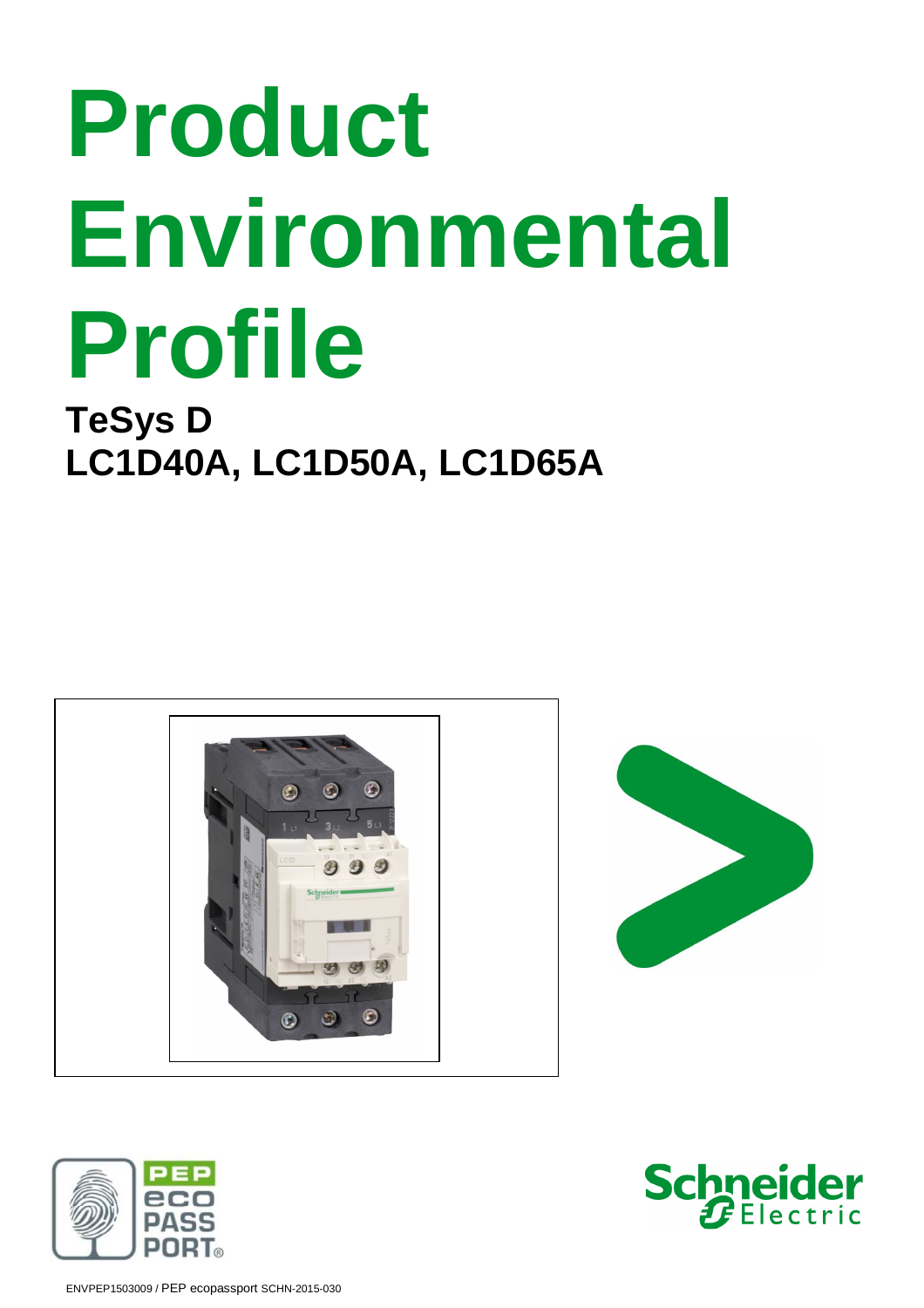#### **Product overview**

The functional unit of the TeSys D (ref. LC1D50AP7) is to make and break currents up to 150 A for motor loads and up to 200 A for resistive loads at voltages up to 1000 V AC for 20 years.

This range consists of TeSys D range: D40A, D50A, D65A; three-pole and four-pole; power control by voltages of 12 to 690 V AC.

The representative product used for the analysis is TeSys D50A (ref. LC1D50AP7).

The environmental impacts of this referenced product are representative of the impacts of the other products of the range which are developed with a similar technology.

The environmental analysis was performed in conformity with ISO 14040.

#### **Constituent materials**

The mass of the product range is from 785 g and 875 g including packaging. It is 847 g for the TeSys D50A (ref. LC1D50AP7). The constituent materials are distributed as follows:



#### **Substance assessment**

Products of this range are designed in conformity with the requirements of the European RoHS Directive 2011/65/EU and do not contain, or only contain in the authorised proportions, lead, mercury, cadmium, hexavalent chromium or flame retardants (polybrominated biphenyls - PBB, polybrominated diphenyl ethers - PBDE) as mentioned in the Directive

Details of ROHS and REACH substances information are available on the Schneider-Electric Green Premium website . (http://www2.schneider-electric.com/sites/corporate/en/products-services/green-premium/green-premium.page )

#### **Manufacturing**

The TeSys D (ref. LC1D50AP7) product range is manufactured at a Schneider Electric production site on which an ISO14001 certified environmental management system has been established.

#### **Distribution**

The weight and volume of the packaging have been optimized, based on the European Union's packaging directive.

The TeSys D (ref. LC1D50AP7) packaging weight is 31 g. It consists of 20 g cardboard and 11 g paper.

The product distribution flows have been optimised by setting up local distribution centres close to the market areas.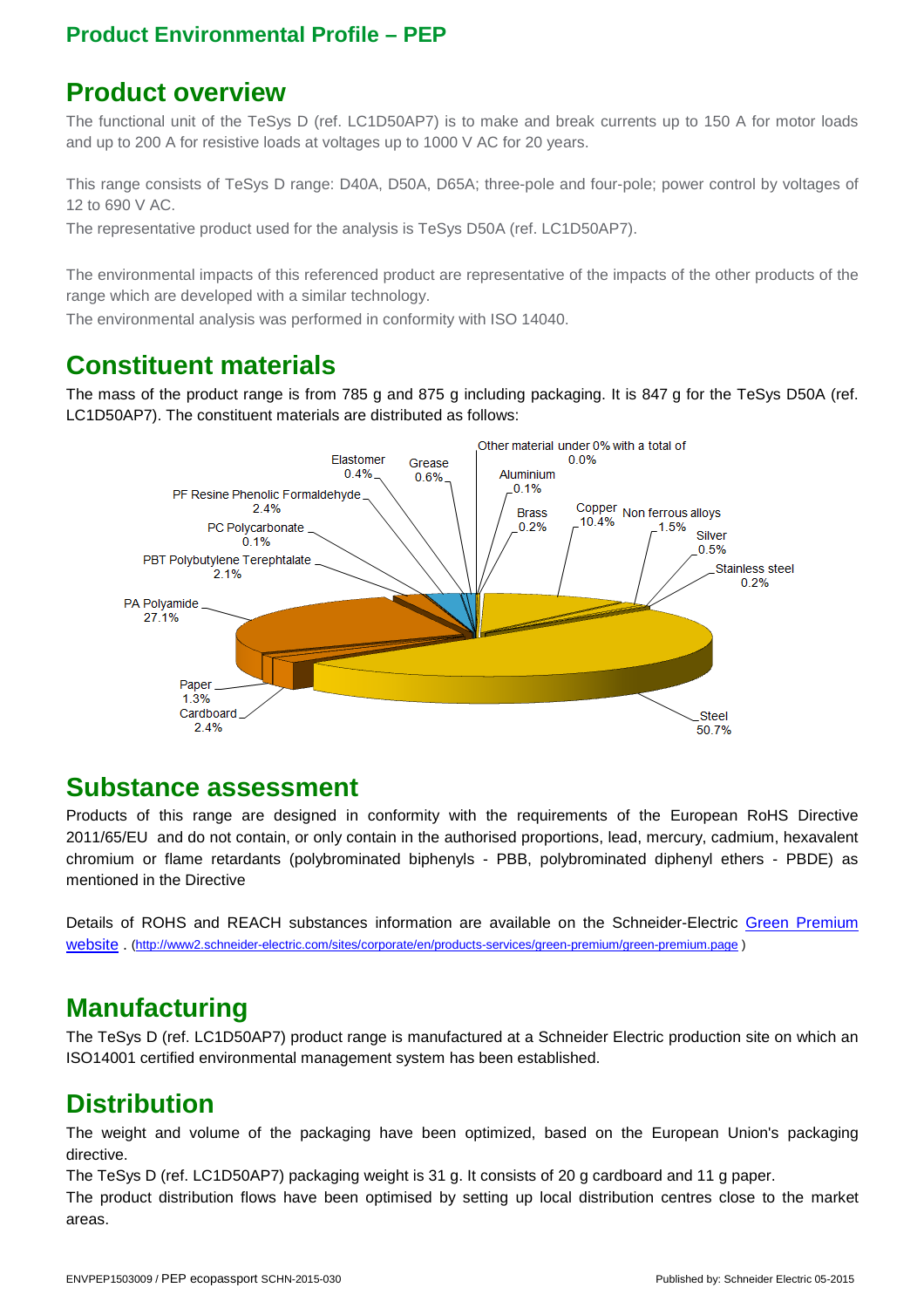#### **Use**

The products of the TeSys D (ref. LC1D50AP7) range do not generate environmental pollution (noise, emissions) requiring special precautionary measures in standard use.

The dissipated power depends on the conditions under which the product is implemented and used. This dissipated power under 80A current is 33 W for the TeSys D (ref. LC1D50AP7) product range. It is 4.7 W at 100% load, a utilisation rate of 30% for the referenced TeSys D50A (ref. LC1D50AP7).

This thermal dissipation represents less than 0.08% of the power which passes through the product.

The product range does not require special maintenance operations.

#### **End of life**

At end of life, the products in the TeSys D (ref. LC1D50AP7) have been optimized to decrease the amount of waste and allow recovery of the product components and materials.

This product range contains plastic parts with brominated FR that should be separated from the stream of waste so as to optimize end-of-life treatment by special treatments. The location of these components and other recommendations are given in the End of Life Instruction document which is available for this product range on the Schneider-Electric Green Premium website Green Premium website

( http://www2.schneider-electric.com/sites/corporate/en/products-services/green-premium/green-premium.page ).

The recyclability potential of the products has been evaluated using the "ECO DEEE recyclability and recoverability calculation method" (version V1, 20 Sep. 2008 presented to the French Agency for Environment and Energy Management: ADEME).

According to this method, the potential recyclability ratio without packaging is: 62%.

As described in the recyclability calculation method this ratio includes only metals and plastics which have proven industrial recycling processes.

#### **Environmental impacts**

Life cycle assessment has been performed on the following life cycle phases: Materials and Manufacturing (M), Distribution (D), Installation (I) Use (U), and End of life (E).

Modeling hypothesis and method:

- The calculation was performed on TeSys D50A (ref. LC1D50AP7).
- Product packaging is included.
- Installation components: no special components included.
- Scenario for the Use phase: this product range is included in the category energy passing product. Assumed service lifetime is 20 years and use scenario is 4.7 W 100% load, loading rate is 30% and service uptime percentage is 30%.
- The geographical representative area for the assessment is European and the electrical power model used for calculation is Europe model.
- End of life impacts are based on a worst case transport distance to the recycling plant (1000km)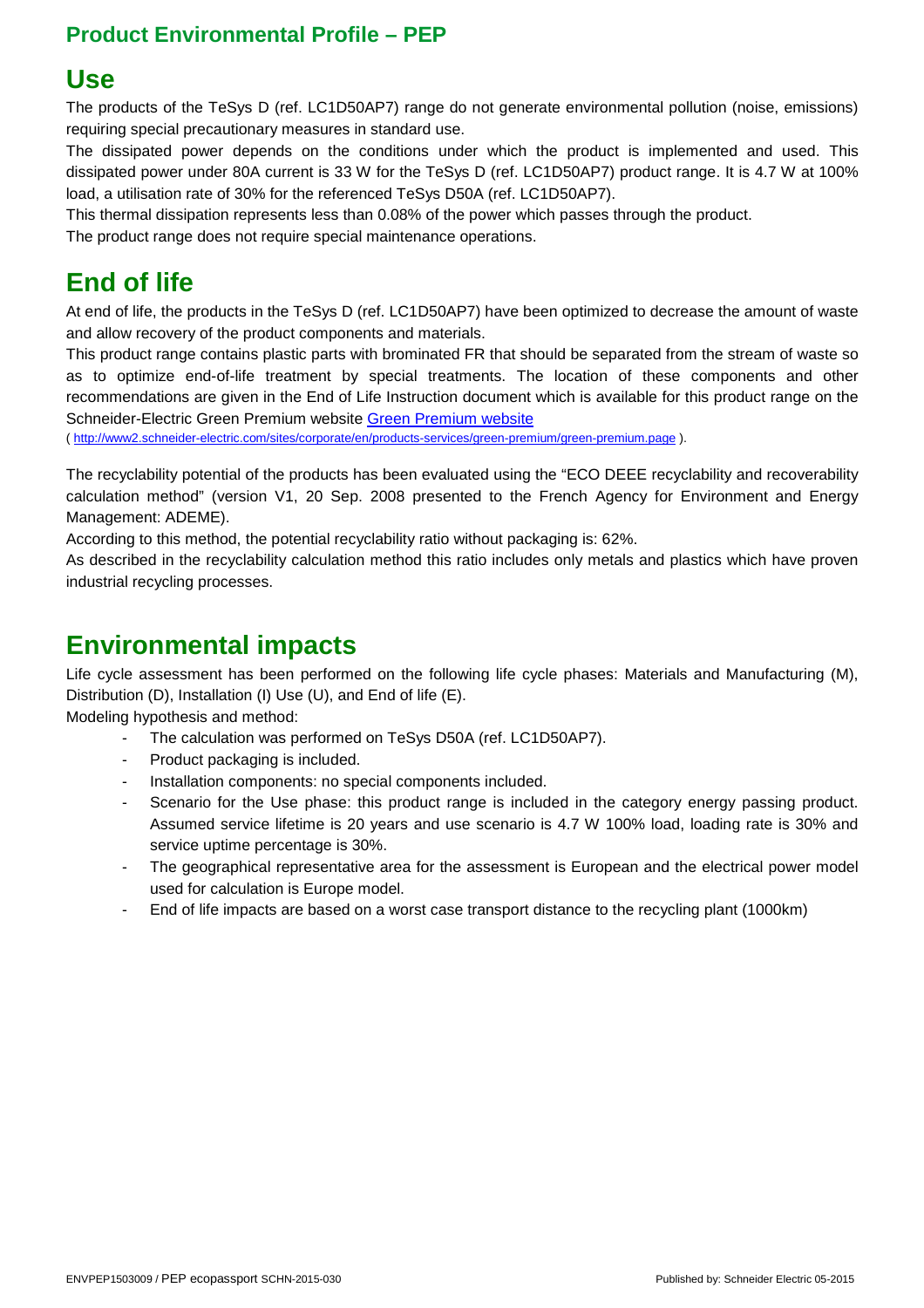| <b>Environmental indicators</b>                                | <b>Unit</b>                            | TeSys D50A (ref. LC1D50AP7) |                |            |                |                |                |  |  |
|----------------------------------------------------------------|----------------------------------------|-----------------------------|----------------|------------|----------------|----------------|----------------|--|--|
|                                                                |                                        | $S = M + D +$<br>1 + U + E  | M              | D          |                | U              | Е              |  |  |
| Air Acidification (AA)                                         | kg H+ eq                               | 3.2642E-02                  | 1.0916E-03     | 2.7331E-05 | $0.0000E + 00$ | 3.1512E-02     | 1.0961E-05     |  |  |
| Air toxicity (AT)                                              | m <sup>3</sup>                         | 3.8681E+07                  | 2.0740E+06     | 4.0628E+04 | $0.0000E + 00$ | 3.6550E+07     | $1.6323E + 04$ |  |  |
| <b>Energy Depletion (ED)</b>                                   | MJ                                     | 3.0293E+03                  | 7.1661E+01     | 2.0486E+00 | $0.0000E + 00$ | 2.9549E+03     | 7.8690E-01     |  |  |
| <b>Global Warming Potential (GWP)</b>                          | $kg CO2$ eq.                           | $1.5071E+02$                | 4.5525E+00     | 1.4566E-01 | $0.0000E + 00$ | 1.4596E+02     | 5.5858E-02     |  |  |
| <b>Hazardous Waste Production</b><br>(HWP)                     | kg                                     | 1.0408E-01                  | 7.9045E-02     | 1.7994E-07 | $0.0000E + 00$ | 2.5039E-02     | 6.9116E-08     |  |  |
| <b>Ozone Depletion Potential (ODP)</b>                         | kg CFC-11<br>eq.                       | 3.3698E-05                  | 4.4545E-07     | 2.7546E-10 | $0.0000E + 00$ | 3.3252E-05     | 1.0581E-10     |  |  |
| <b>Photochemical Ozone Creation</b><br><b>Potential (POCP)</b> | kgC <sub>2</sub> H <sub>4</sub><br>eq. | 1.0682E-02                  | 1.6122E-03     | 3.7540E-05 | $0.0000E + 00$ | 9.0188E-03     | 1.3903E-05     |  |  |
| <b>Raw Material Depletion (RMD)</b>                            | $Y-1$                                  | 5.0161E-13                  | 4.9964E-13     | 2.9709E-18 | $0.0000E + 00$ | 1.9688E-15     | 1.1412E-18     |  |  |
| <b>Water Depletion (WD)</b>                                    | dm3                                    | $4.3102E + 02$              | $5.0533E + 01$ | 1.5094E-02 | $0.0000E + 00$ | $3.8046E + 02$ | 5.7979E-03     |  |  |
| <b>Water Eutrophication (WE)</b>                               | kg $PO4$ <sup>3-</sup><br>eq.          | 2.2349E-03                  | 8.4700E-04     | 2.7011E-07 | $0.0000E + 00$ | 1.3875E-03     | 1.0375E-07     |  |  |
| <b>Water Toxicity (WT)</b>                                     | m <sup>3</sup>                         | 6.7908E+01                  | 2.8399E+00     | 6.2140E-02 | $0.0000E + 00$ | $6.4982E + 01$ | 2.3869E-02     |  |  |

#### **Presentation of the product environmental impacts**

Life cycle assessment has been performed with the EIME software (Environmental Impact and Management Explorer), version 5 and with its database version 2013-02

The using phase is the life cycle phase which has the greatest impact on the majority of environmental indicators; the manufacturing phase is responsible for the major impacts on the RMD and HWP.

According to this environmental analysis, proportionality rules may be used to evaluate the impacts of other products of this range: "Depending on the impact analysis, the environmental indicators (without RMD) of other products in this family may be proportional extrapolated by energy consumption values". For RMD, impact may be proportional extrapolated by mass of the product.

#### **System approach**

As the products of the range are designed in accordance with the European RoHS Directive 2011/65/EU, they can be incorporated without any restriction in an assembly or an installation subject to this Directive.

Please note that the values given above are only valid within the context specified and cannot be used directly to draw up the environmental assessment of an installation.